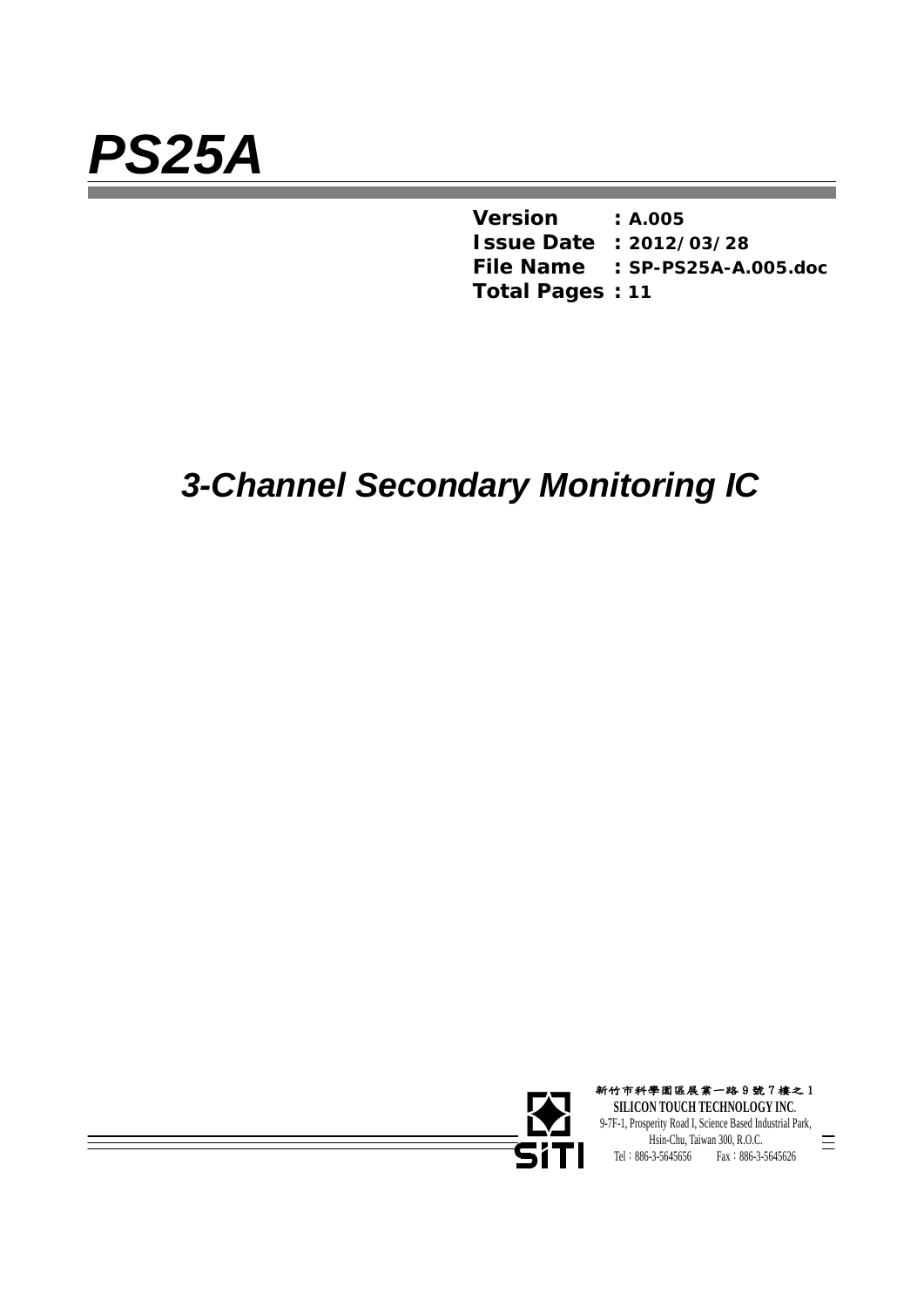# **PS25A**

# **3-Channel Secondary Monitoring IC**

# **General Description**

PS25A is specially designed for switching power supply system. Four important functions of PS25A are the followings: over-voltage protection, over-current protection, under-voltage protection and power good signal generating.

OVP/UVP (Over-Voltage/Under-Voltage Protection) monitors triple 12V to protect our power supply and PC, FPO/ goes to high when one of these supply voltages exceeds their normal operation voltage range.

OCP (Over Current Protection) monitors IS12A, IS12B, IS12C input current sense. An adjustable over-current condition composed of Iref and "protection current range resistor" helps users design OCP easily.

An additional protection input pin provides the flexibility for design protection circuit.

Power good signal generating notifies personal computer when power supply is ready or power supply is going to shutdown, therefore it can provide a reliable power supply environment.

# **Features**

- Over/Under-voltage protection and lock out
- Over-current protection and lock out
- Additional protection input
- Fault protection output with open drain output stage
- Open drain power good output signal for power good input
- Built-in 300mS power good delay
- AC on 75ms delay for UV/OC protection
- 38mS PSON/ control de-bounce
- Wide power supply range (3.8V~16V)
- Special care for AC power off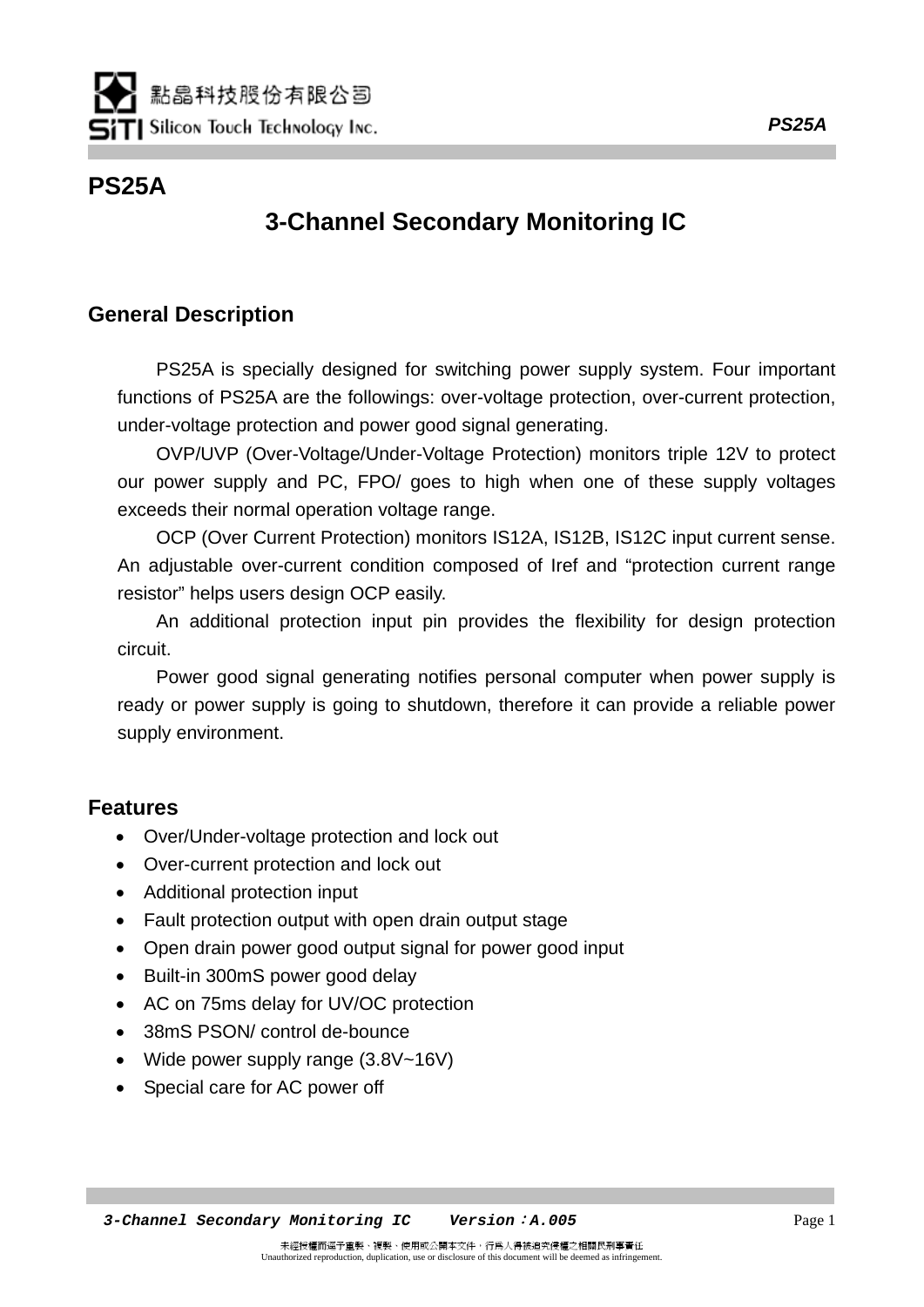### **Block Diagram**



未經授權而逕予重製、複製、使用或公開本文件,行為人得被追究侵權之相關民刑事責任 Unauthorized reproduction, duplication, use or disclosure of this document will be deemed as infringement.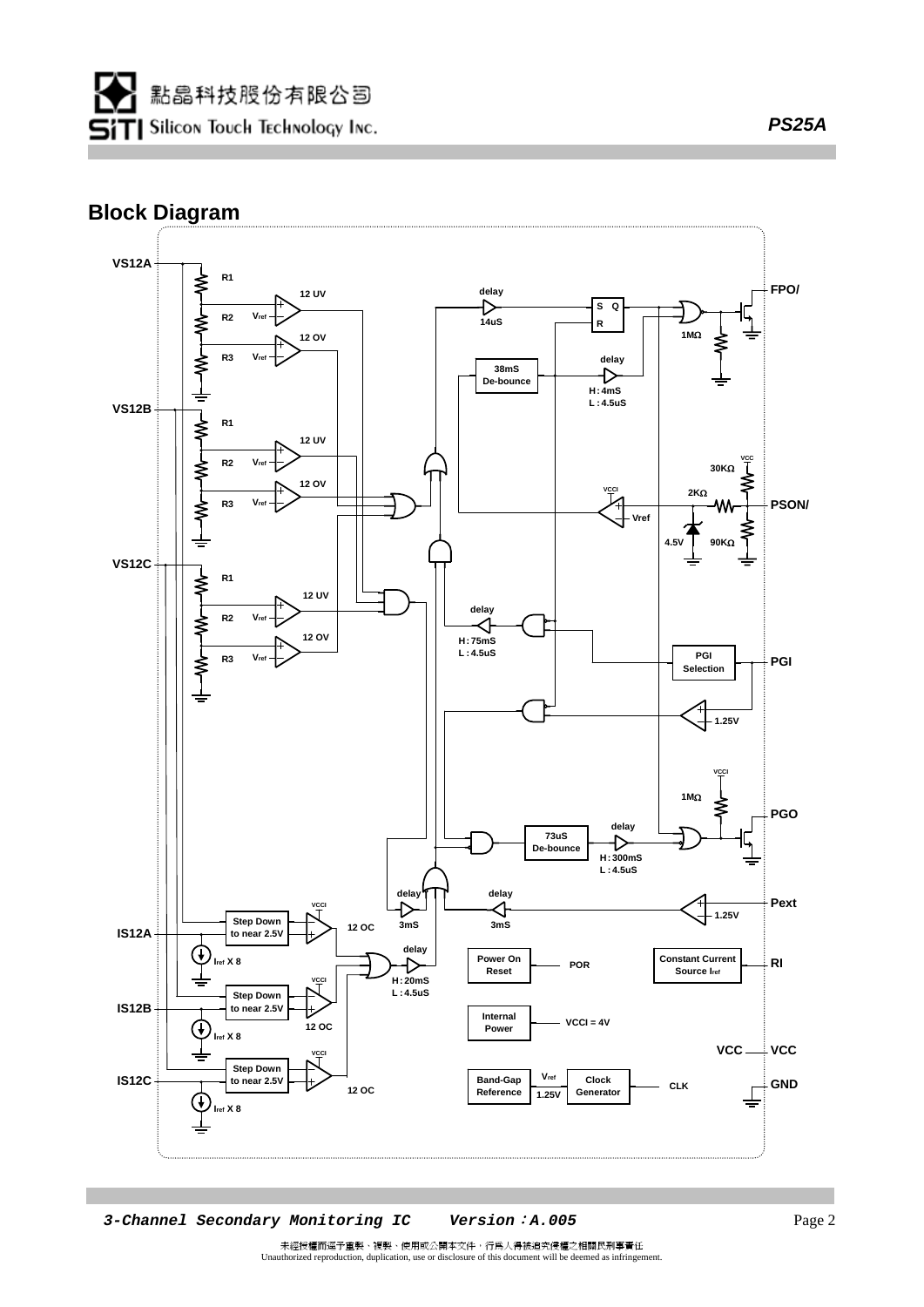

# **Timing Chart**



 *3-Channel Secondary Monitoring IC**Version*:*A.005* Page 3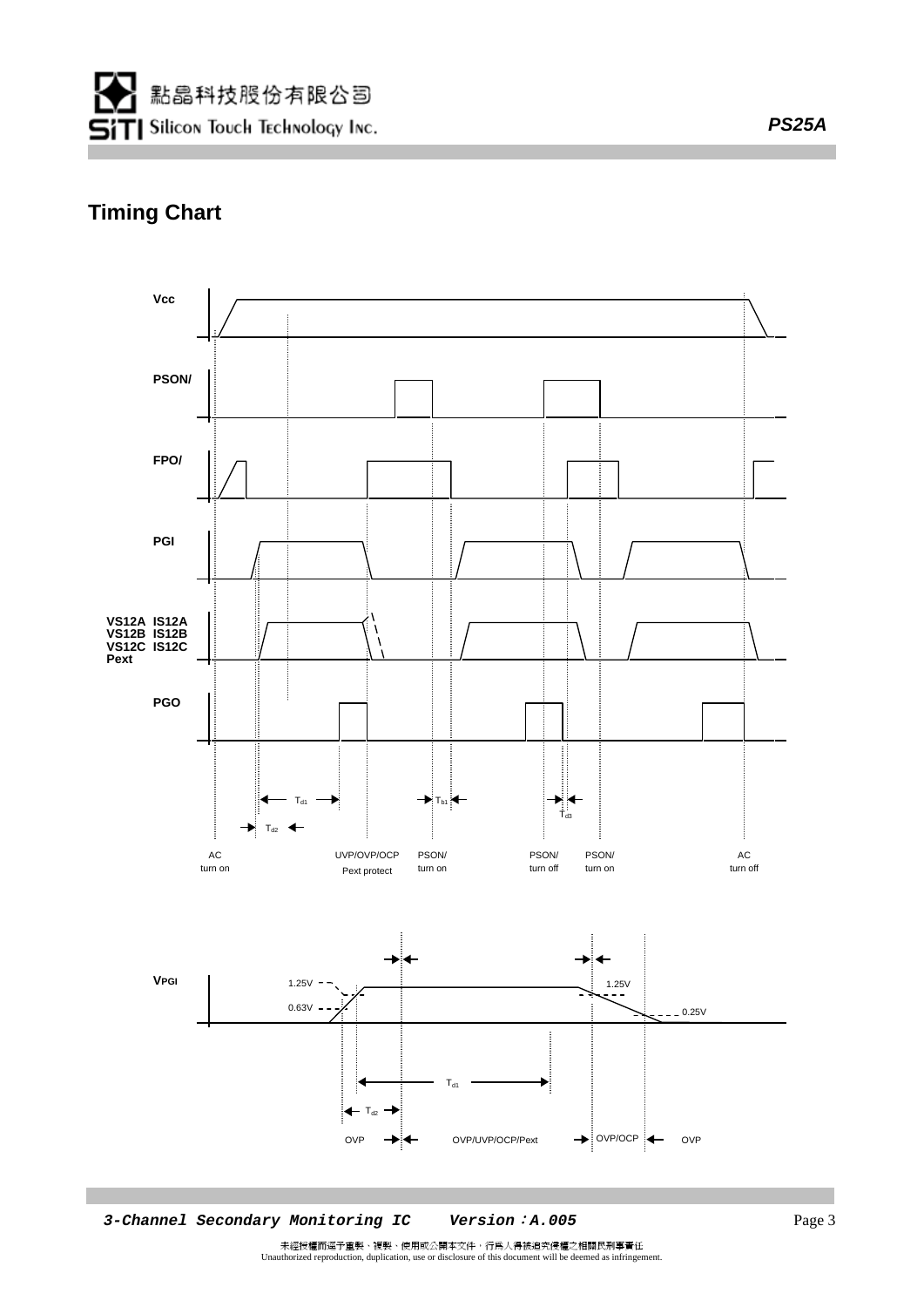# **Pin Descriptions**

| <b>Pin No</b>     | <b>PIN NAME</b>    | <b>Descriptions</b>                                       |
|-------------------|--------------------|-----------------------------------------------------------|
|                   | PGI                | Power good input signal pin                               |
| 2                 | <b>GND</b>         | Ground                                                    |
| 3                 | FPO/               | Inverted fault protection output, open drain output stage |
| 4                 | PSON/              | Remote ON/OFF control input pin                           |
| 5                 | RI                 | Current sense setting                                     |
| 6                 | IS <sub>12</sub> B | 12V(2) over current protection input pin                  |
| $\overline{7}$    | VS12B              | 12V(2) over/under voltage protection input pin            |
| 8                 | Pext               | External protection detect input pin                      |
| 9                 | IS <sub>12</sub> A | 12V(1) over current protection input pin                  |
| 10                | VS <sub>12</sub> A | 12V(1) over/under voltage protection input pin            |
| 11                | <b>IS12C</b>       | 12V(3) over current protection input pin                  |
| $12 \overline{ }$ | <b>VS12C</b>       | 12V(3) over/under voltage protection input pin            |
| 13                | <b>VCC</b>         | Power supply                                              |
| 14                | <b>PGO</b>         | Power good output signal pin, open drain output stage     |

# **Absolute Maximum Ratings**

| <b>Parameter</b>             |                     |                                             |           | <b>Unit</b> |           |              |
|------------------------------|---------------------|---------------------------------------------|-----------|-------------|-----------|--------------|
| Storage Temperature          | $(T_{\text{stg}})$  |                                             | -40       | to          | $+125$    | $^{\circ}$ C |
| <b>Operating Temperature</b> | $(T_{\text{opr}})$  |                                             | -30       | to          | $+90$     | $^{\circ}$ C |
| <b>Supply Voltage</b>        | (V <sub>cc</sub> )  | <b>VCC</b>                                  | -0.5      | to          | $+16.0$   | V            |
|                              |                     | VS12A, VS12B, VS12C,<br>IS12A, IS12B, IS12C | $-0.5$ to |             | $+16.0$   | V            |
| Input Voltage Range          | (V <sub>1</sub> )   | Pext                                        | -0.5      | to          | $+7.0$    | $\vee$       |
|                              |                     | PGI                                         | -0.5      | to          | $+16.0$   | V            |
|                              |                     | PSON/                                       | $-0.5$    | to          | $Vcc+0.5$ | V            |
|                              |                     | FPO/                                        | $-0.5$    | to          | $Vcc+0.5$ | $\vee$       |
| Output Voltage Range         | (V <sub>O</sub> )   | <b>PGO</b>                                  | $-0.5$    | to          | $Vcc+0.5$ | $\vee$       |
| Output Current for RI        | ( R )               | <b>RI</b>                                   | 12.5      | to          | 62.5      | uA           |
|                              |                     | PSON/, PGO                                  |           | >           | 4000      | V            |
|                              |                     | FPOB, PGI, VS12A, VS12B                     |           | $\geq$      | 2000      | V            |
| <b>ESD Susceptibility*</b>   | (V <sub>ESD</sub> ) | VS12C, IS12A, IS12B, IS12C                  |           | >           | 2000      | V            |
|                              |                     | <b>Others</b>                               |           | >           | 4000      | V            |

 **\* Human Body Model (HBM).**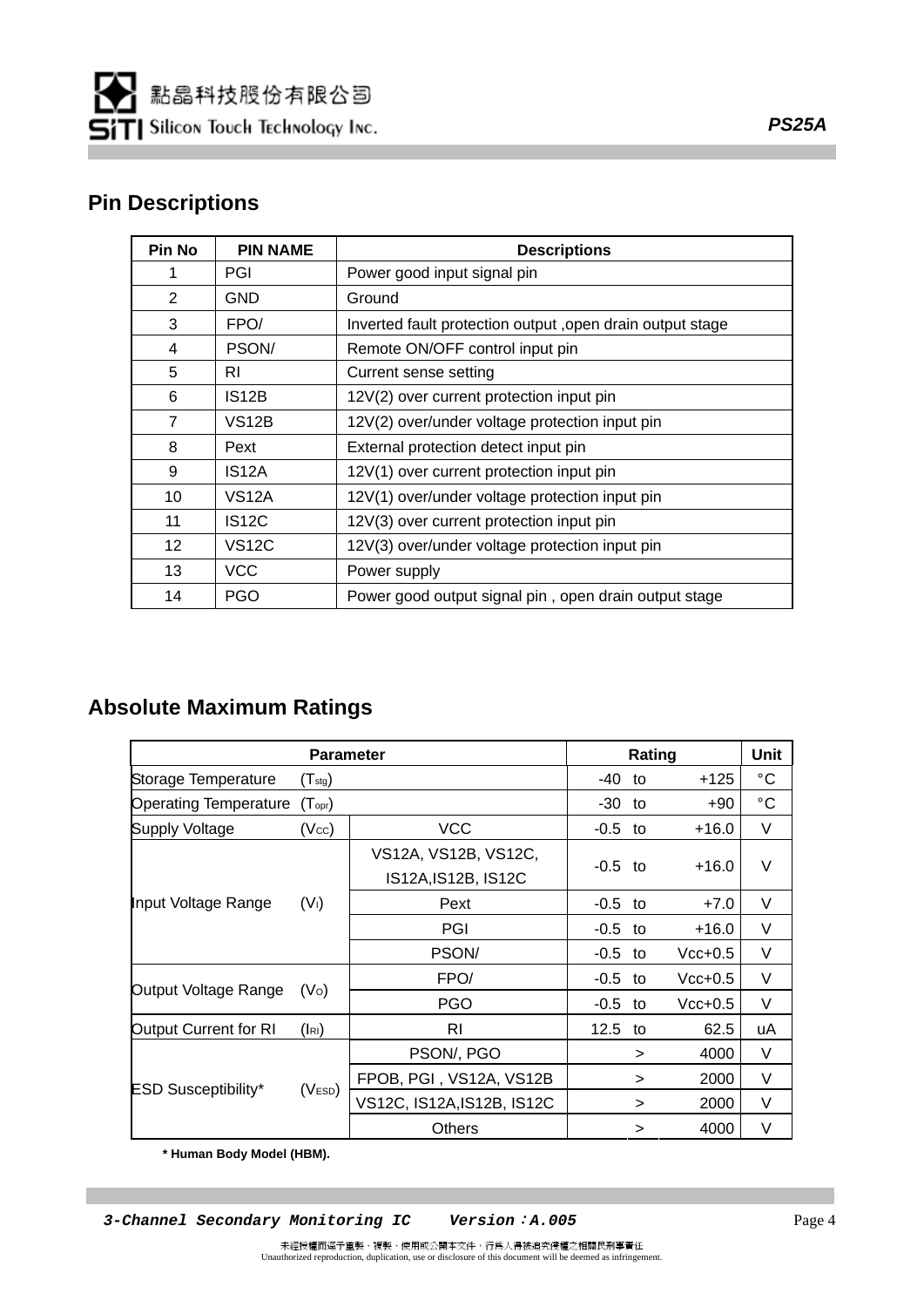### **Electrical Characteristics, Vcc=12V, Ta = 25°C. (unless otherwise specified)**

#### **Power Supply Section**

| <b>Parameter</b>                        | <b>Conditions</b>      | <b>MIN</b> | <b>TYP</b> | <b>MAX</b> | Unit |
|-----------------------------------------|------------------------|------------|------------|------------|------|
| Supply Voltage                          |                        | 3.8        | 5.0        | 16.0       |      |
| <b>Supply Current</b>                   | $V_{\text{PSON}} = 5V$ |            | 4.5        | 5(         | mA   |
| Power On Reset Threshold Voltage (VPOR) |                        | 3.2        | 3.4        | 3.6        |      |
| Power On Reset Hysteresis (VHYST)       |                        | $-0.15$    | $-0.3$     | $-0.45$    |      |

#### **Over-Voltage Section**

| <b>Parameter</b>                 | <b>Conditions</b> | <b>MIN</b> | <b>TYP</b> | <b>MAX</b> | Unit |
|----------------------------------|-------------------|------------|------------|------------|------|
| VS12A/B/C Over-Voltage Threshold |                   |            | 14.0       | 14.2       |      |

#### **Under-Voltage Section**

| <b>Parameter</b>                  | <b>Conditions</b> | <b>MIN</b> | <b>TYP</b> | <b>MAX</b> | Unit |
|-----------------------------------|-------------------|------------|------------|------------|------|
| VS12A/B/C Under-Voltage Threshold |                   |            | 10.8       |            |      |

#### **PSON/, Analog Input**

| <b>Parameter</b>         | <b>Conditions</b>              | <b>MIN</b> | <b>TYP</b> | <b>MAX</b> | Unit |
|--------------------------|--------------------------------|------------|------------|------------|------|
| Threshold Voltage (High) |                                | 1.40       | 1.50       | 1.60       |      |
| Threshold Voltage (Low)  |                                | 0.85       |            | 1.20       |      |
| Leakage Current (Ipson)  | $R_{\text{pson}} = 100 \Omega$ |            |            | 54C        | uA   |

#### **PGI, Analog Input**

| <b>Parameter</b>                     | <b>Conditions</b> | <b>MIN</b> | <b>TYP</b> | <b>MAX</b> | Unit |
|--------------------------------------|-------------------|------------|------------|------------|------|
| Threshold Voltage for start $T_{d1}$ |                   | 1.16       | 1.25       | 1.33       |      |
| Threshold Voltage for start $T_{d2}$ |                   | 0.60       | 0.63       | 0.75       | V    |
| Threshold Voltage for mask UV        |                   | 1.16       | 1.25       | 1.33       | V    |
| Threshold Voltage for mask OC        |                   | 0.15       | 0.25       | 0.35       |      |
| Hysteresis (VHYST)*                  |                   | $+/-20$    | $+/-50$    | $+/-80$    | m۷   |

 **\* All of the comparator for PGI input in block diagram.**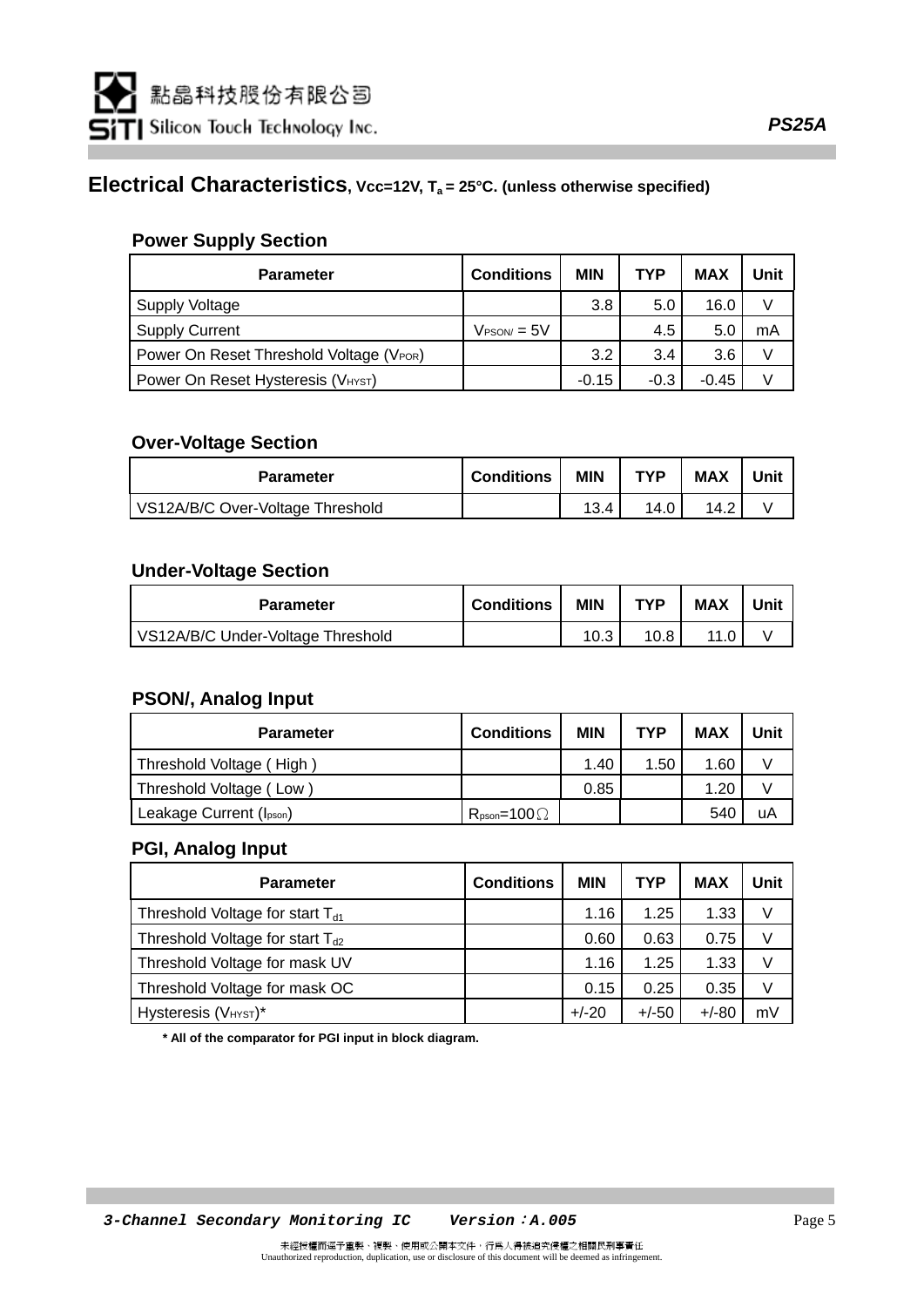### **Electrical Characteristics (Continued)**

#### **PGO, Open Drain Digital Output**

| <b>Parameter</b>               | <b>Conditions</b> | <b>MIN</b> | <b>TYP</b> | <b>MAX</b> | Unit |
|--------------------------------|-------------------|------------|------------|------------|------|
| Leakage Current (ILKG)         | $VPGO=5V$         |            |            |            | uA   |
| Low Level Output Voltage (VoL) | $IsINK=10mA$      |            |            |            |      |

#### **Over-Current Section**

| <b>Parameter</b>                   | <b>Conditions</b> | <b>MIN</b> | <b>TYP</b> | <b>MAX</b> | Unit |
|------------------------------------|-------------------|------------|------------|------------|------|
| VS12A/B/C Offset Voltage           |                   | -4         |            |            | mV   |
| I Constant Isink Current<br>Isink) |                   | 144        | 160        | 172        | uA   |

#### **FPO/, Open Drain Digital Output**

| <b>Parameter</b>               | <b>Conditions</b>   | <b>MIN</b> | <b>TYP</b> | <b>MAX</b> | Unit |
|--------------------------------|---------------------|------------|------------|------------|------|
| Leakage Current (ILKG)         | $V_F$ PO/ $=$ 5 $V$ |            |            |            | uA   |
| Low Level Output Voltage (VoL) | $IsINK=20mA$        |            |            | 0.3        |      |

#### **External Protection Detect Section**

| <b>Parameter</b>                | <b>Conditions</b> | <b>MIN</b> | <b>TYP</b> | <b>MAX</b> | Unit |
|---------------------------------|-------------------|------------|------------|------------|------|
| Threshold(VTH)                  |                   | 1.20       | .25        | 1.30       |      |
| Hysteresis (V <sub>HYST</sub> ) |                   | $+/-20$    | $+/-50$    | $+/-80$    | m٧   |

#### Switching Characteristics, Vcc=12V, T<sub>a</sub> = 25°C.

| <b>Parameter</b>                       | <b>Conditions</b> | <b>MIN</b> | <b>TYP</b> | <b>MAX</b> | Unit |
|----------------------------------------|-------------------|------------|------------|------------|------|
| PGI to PGO Delay Time (Td1)            |                   | 200        | 300        | 400        | mS   |
| Short Circuit Delay Time (Td2)         |                   | 49         | 75         | 100        | mS   |
| PGO to FPO/ Delay Time (Td3)           |                   | 2          | 4          | 6          | mS   |
| Under Voltage Delay Time (Td4)         |                   | 2.4        | 3          | 3.6        | mS   |
| Over Current Delay Time (Td5)          |                   | 13         | 20         | 27         | mS   |
| Over Voltage Delay Time (Td6)          |                   | 9          | 14         | 19         | uS   |
| Pext Delay Time $(Td7)$                |                   | 2.4        | 3          | 3.6        | mS   |
| PSON/De-bounce Time (T <sub>b1</sub> ) |                   | 24         | 38         | 52         | mS   |
| PGO Noise De-glitch Time (Tb2)         |                   | 47         | 73         | 100        | uS   |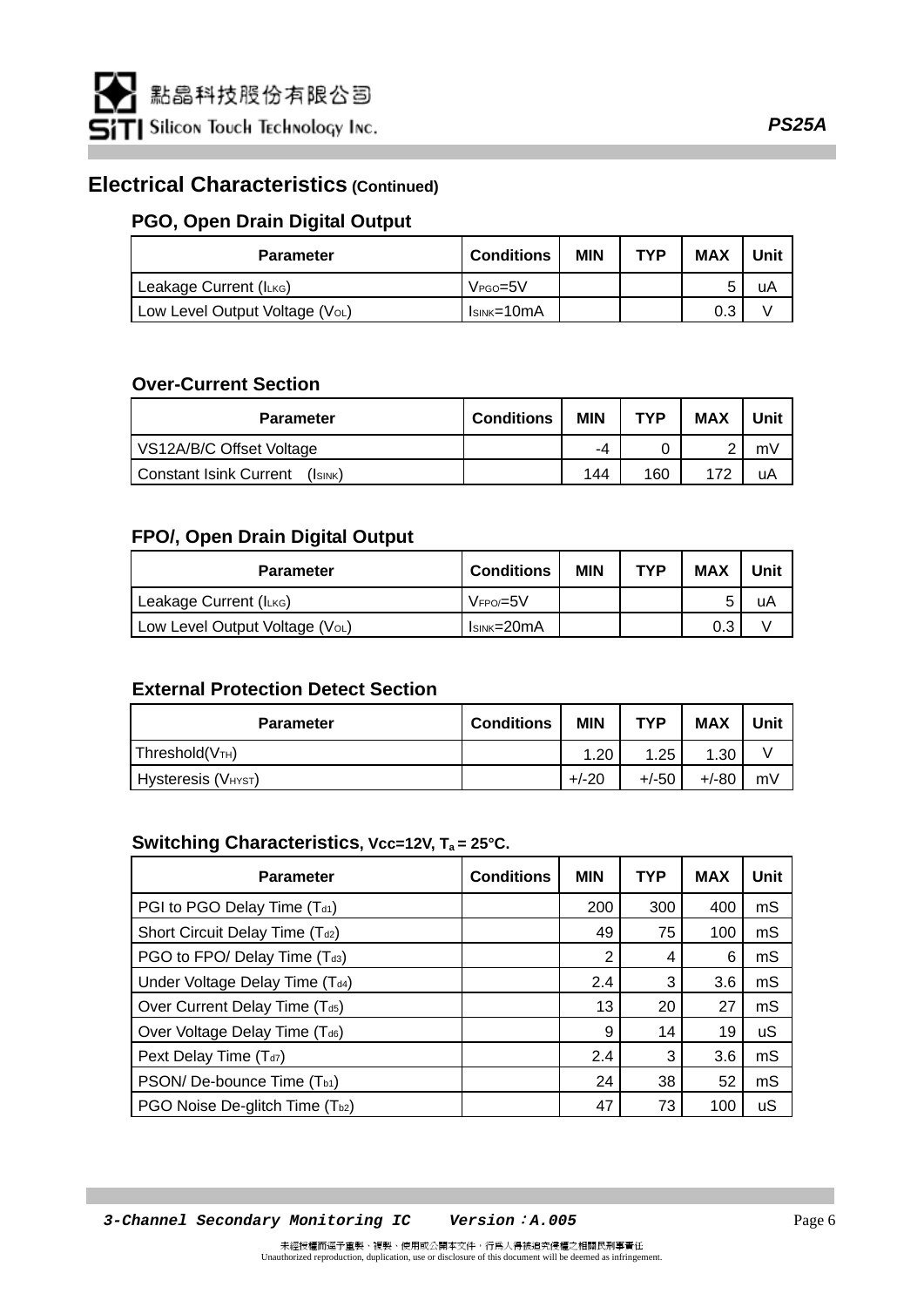

# **Application**

### **Typical 3 rails SPS**



#### **Notes:**

- 1. Zener diode or resistor or both of them can be used in component X.
- 2. The bypass capacitor  $C_{\text{bv}}$  suggests to be 0.1uF $\sim$  10uF and layout nearby pin VCC.
- 3. The recommend sense values of R<sub>S12A</sub>, R<sub>S12B</sub> are  $\geq 0.002 \Omega$ .
- 4. Over-Current Protection design example:

(1) 
$$
I_{ref} = 20 \mu A
$$
,  $R_{I} = \frac{V_{RI}}{I_{RI}} = \frac{1.25}{20 \mu} = 62.5 K(\Omega)$ 

(2) 
$$
R_{S5} = 0.002 \Omega
$$
,  $\Delta V_{SV} = 0.002 \times I_{.5V} = R_{OCS} \times 8 \times I_{ref}$ 

(3) If 12V OCP trip point is 20A, 
$$
R_{\text{OC5}} = \frac{0.002 \times 20}{8 \times 20 \mu} = 250(\Omega)
$$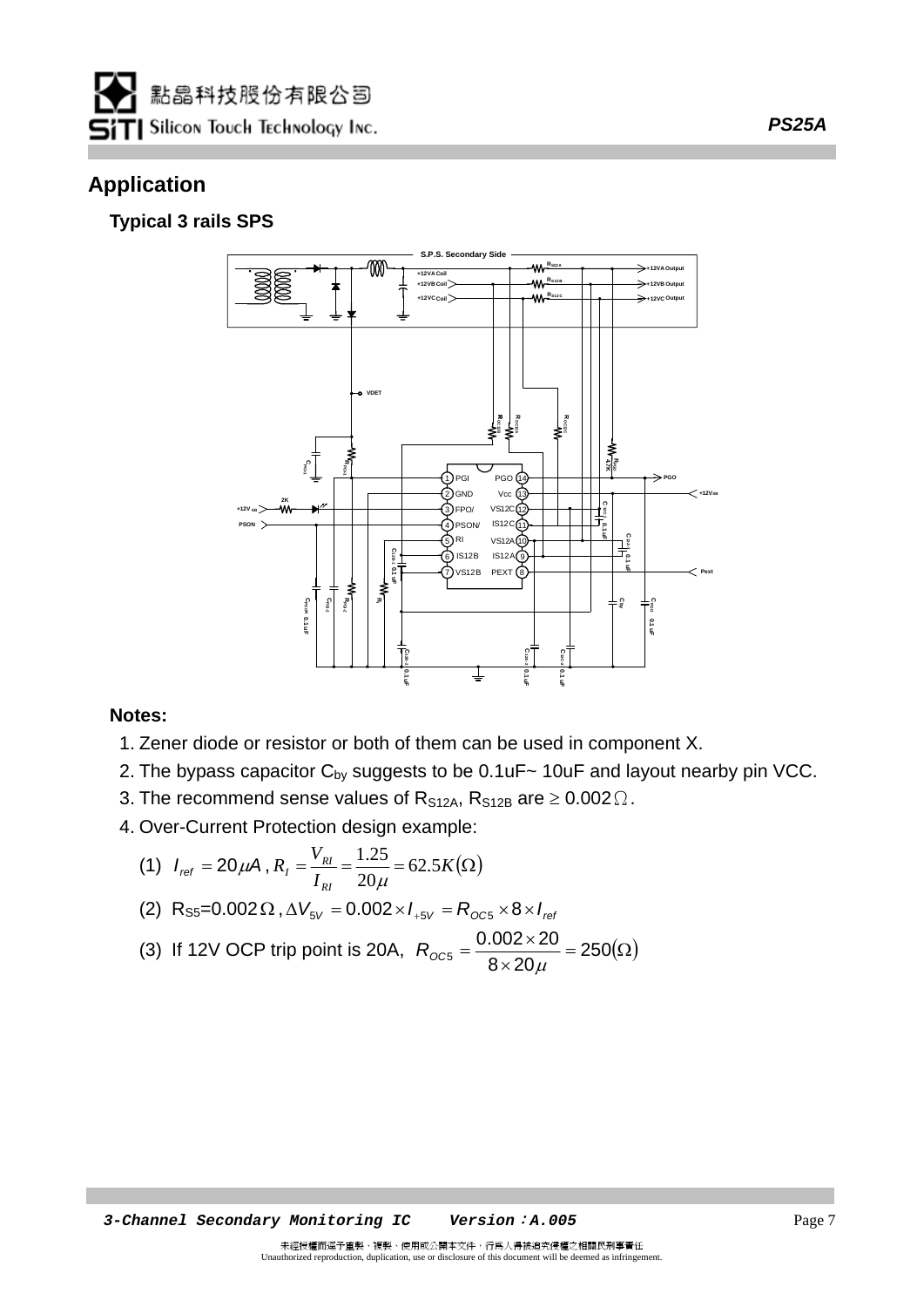

# **Package Specification**



*PS25A*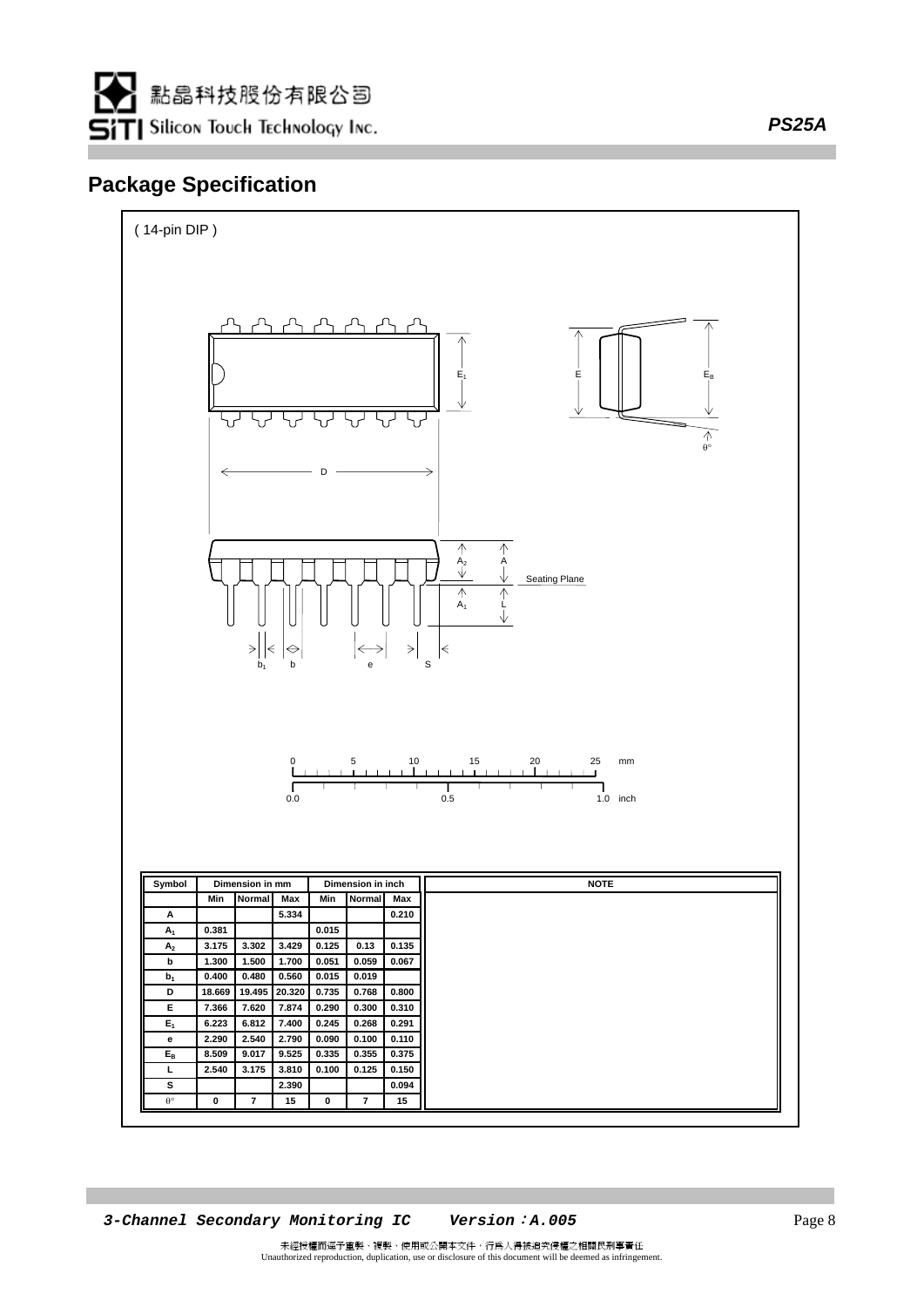*PS25A*